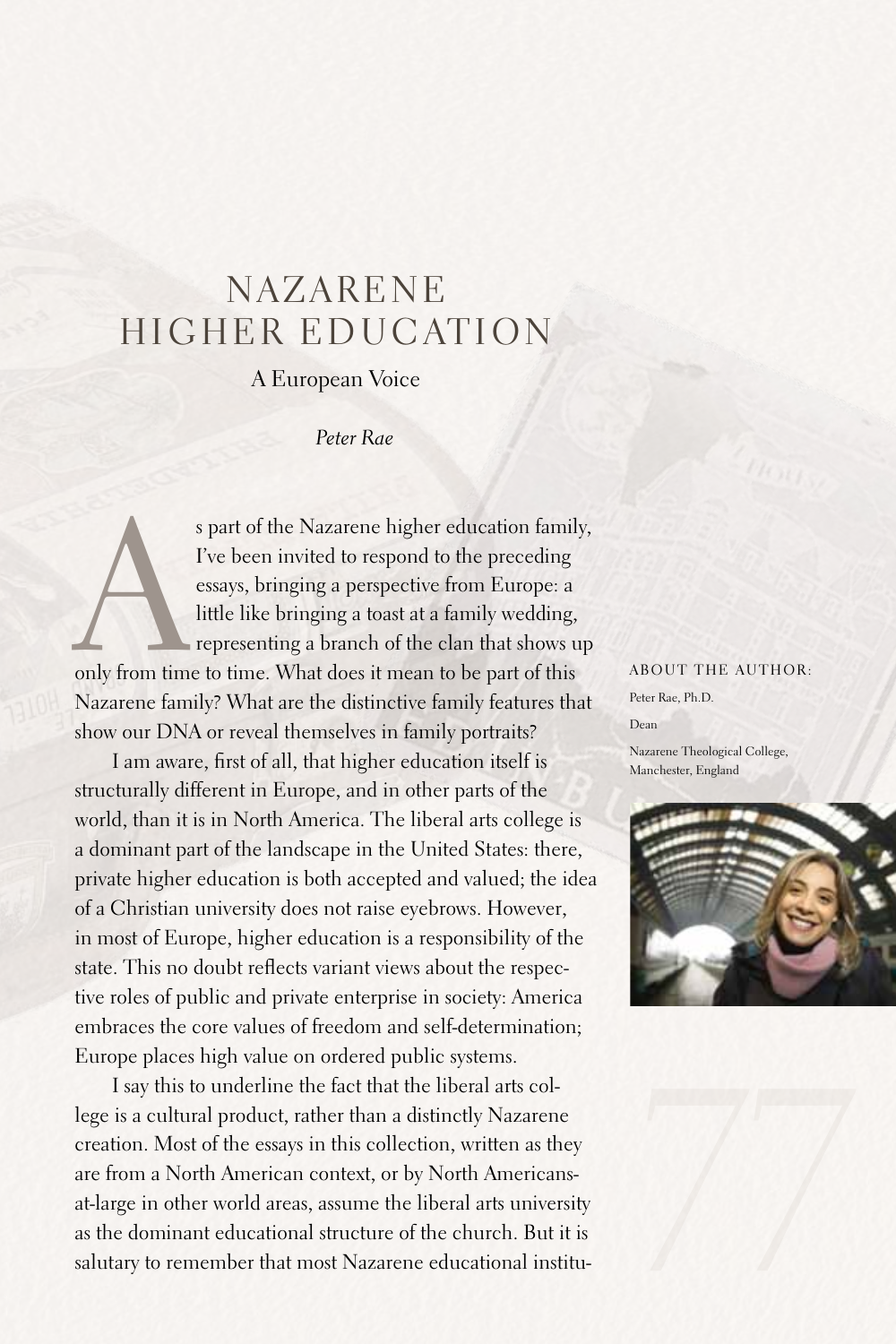tions are not liberal arts colleges. Most Nazarene students do not attend this kind of institution. They attend Bible colleges; seminaries; theological colleges.And although the liberal arts model might be exported to areas of the world where the soil is fertile (Korea, with its large, private higher education sector, is an obvious example), we must be careful not to endow cultural structures with a sacred patina. If a key characteristic of being Wesleyan is our egalitarian theology, then we need to ensure that the voices around the table represent our global community. These articles, by the nature of their origin, reflect North American voices, but we must work to prick up our ears to hear other voices from other contexts.

The second section of this collection of essays invites<br>academics from a range of disciplines to articulate the<br>distinctively Wesleyan character of their discipline,<br>and this is a halpful exercise. What it must not obseure academics from a range of disciplines to articulate the distinctively Wesleyan character of their discipline, and this is a helpful exercise. What it must not obscure, however, is the need to keep the study of theology at the heart of our Nazarene institutions. If faculty from a range of academic disciplines are to embed what it means to be Nazarene in their departments, then this must be in active and continued conversation with colleagues who are teaching and researching in biblical studies, in theology, in church history, in practical theology. There is no swifter way to become merely "historically church-related" than to lose this focus.And in a ruthlessly market-driven sector, where degrees in religion are discounted and alumni are drawn to the glamour of funding sports programs or business schools, it takes a determined administration to continue to fund and support a healthy department of religion at the heart of every school. We will not be Nazarene if there are not scholars in our midst who demand that we continually re-examine these core issues.

The "optimism of grace," picked up explicitly in Mark Maddix's essay and embedded in others, is surely a key theological theme here.And while recognizing the threat to identity and the danger of "mission drift" posed by open admissions policies, surely our Wesleyan character calls us to be ready to embrace those on the margins of community, those still on the journey. If the "open table" is at the heart of Wesleyan ecclesiology, then our educational institutions must embrace the academic equivalent. This must involve

78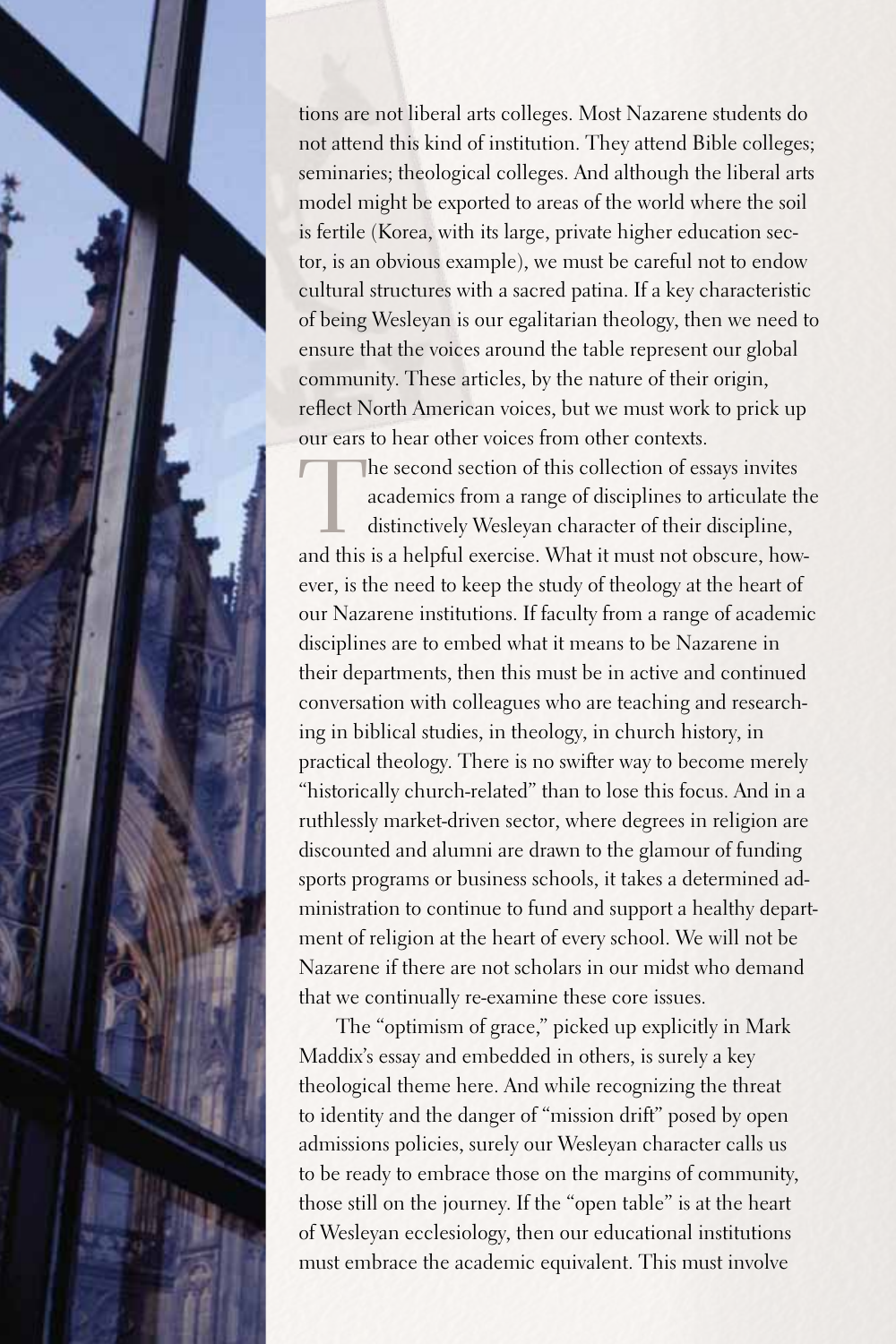giving opportunities to those who have not had educational advantages and rejecting the lure of academic elitism; it must commit us to enabling access to those for whom fees form an insurmountable barrier; it must make us ensure that we do not create blind alleys in education, so students who enter on the bottom rungs of higher education, anywhere in the world, can find ways to move to the levels above without the need to start over.

addix notes that this "optimism" encourages us to recognize that "God's spirit is at work everywhere in the world," outside as well as inside the bounds of the church: so the fact that Nazarene colleges in other world areas build connections with non-confessional, public universities, seeking always to know the other, affirms such actions as profoundly Wesleyan. We are not sectarian: we are catholic; we are creedal.

Space does not allow me to pick up fully the many threads of this discussion, but I will note the fact that Nazarene education must have a practical emphasis: it must be "earthed." As we're aware, Wesley insisted on the place of experience in his theological method. This means, at one level, that Nazarene higher education must be "earthed" in the life of the church. We must fiercely resist separation between the church and its institutions, whether initiated by institutions gravitating toward the isolation of the ivory tower or by a church distrusting the voice of its colleges. This has implications for faculty, who must themselves model this connectedness and not despair of the church; it has implications for churches and districts, who must not dismiss the prophetic voices from their colleges or seek to bypass educational processes for reasons of expediency or economy; it has implications for educational institutions, who must create both formal and informal means to respond to the needs of a changing church.Second, our institutions must address issues of justice, must engage with our culture/s, must embrace a culture of service in a society of greed. The articles in this collection underline ways in which this approach is being nurtured, both in and beyond the curriculum.

Maddix's underscoring of the Trinitarian nature of Wesleyan theology helps us understand that Nazarene higher *Nazarene higher education must also be corporate and not individual.*

*79*